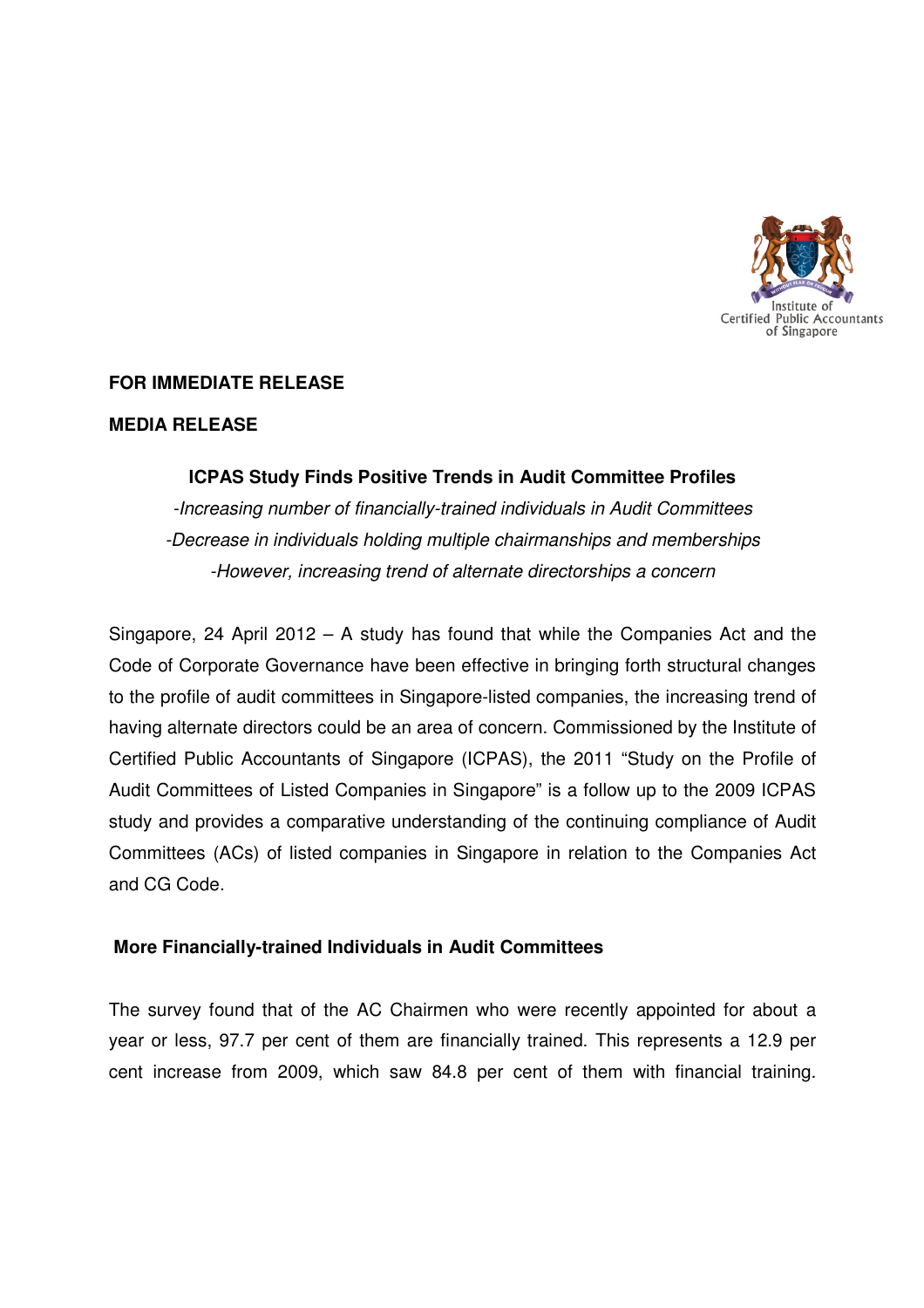Additionally, the number of financially-trained AC members soared by 26.3 per cent to 69.3 per cent in 2011, up from 43 percent in 2009.

"Having AC members who possess accounting knowledge has a number of benefits. Empirical research based on US stock markets has shown that ACs with accounting expertise in its membership is negatively associated with earnings restatement and induces positive market reactions." said Dr Ernest Kan, ICPAS President.

"Given that the financial reporting standards have evolved in complexity coupled with heightened regulatory scrutiny and a competitive business environment, it would be valuable to have at least one AC member who is a trained accountant who would be able to guide the AC in navigating the web of regulatory requirements", Dr Kan added.

# **Decrease in Individuals with Multiple Chairmanships and Memberships**

The study also found a decrease in the number of individuals holding more than six AC memberships and the number of individuals holding more than four AC chairmanships. In 2011, there were three individuals holding more than six AC memberships, versus 21 in 2009. In 2011, there were 16 individuals holding more than four AC chairmanships, compared to 17 in 2009.

NUS Professor Ho Yew Kee, member of the ICPAS Corporate Governance Committee, who conducted the study, feels that this is a good sign. "AC members and especially AC Chairmen must have enough time to carry out their duties. Listed companies are required to have quarterly reporting, which means that all AC members would expect to meet at least quarterly to vet the financial reports and carry out their responsibilities. Assuming that an individual holds no more than four AC chairmanships or six memberships, he or she would need to spend around six or more working days to manage the quarterly reporting process."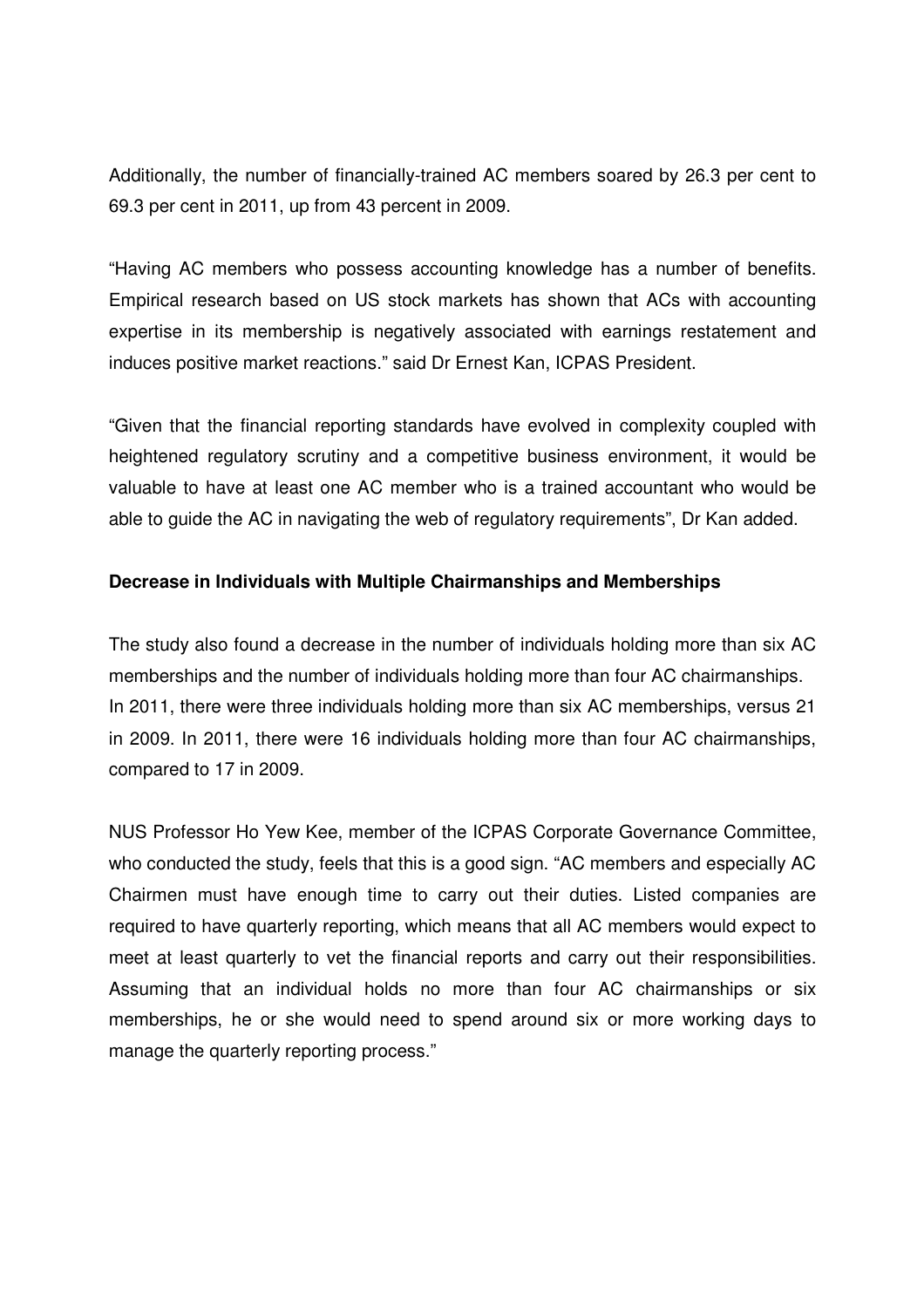"It would be good to consider a threshold of four chairmanships and six memberships as trigger points to review if an AC member can execute his duties adequately, taking into account his professional qualifications, experience and existing commitments," Prof Ho added.

# **Increased Number of Alternate Directors**

The study found that the number of alternate directors appointed to ACs of listed companies has risen from 1 in 2009 to 19 in 2011.

Alternate directors are subjected to the same fiduciary duties and liabilities as full directors in Singapore, UK and Australia. Consequently, this is a point of interest as alternate directors are obliged to exercise independent judgment in carrying out their duties with the same efficacy and professionalism as a director.

"Alternate directors need to ensure that there is continuity in knowledge sharing with the director and keep themselves well informed of the matters brought before the Board. Against this backdrop, it is important for them to be aware of their responsibilities as alternate directors," said Dr Ernest Kan, ICPAS President.

The survey covered 724 listed companies with a total of 1,543 individuals in 2,353 director roles and serving as chairmen and/or members in the ACs. The study was undertaken by the ICPAS Corporate Governance Committee whose objective is to be an advocate of corporate governance best practices.

-Ends-